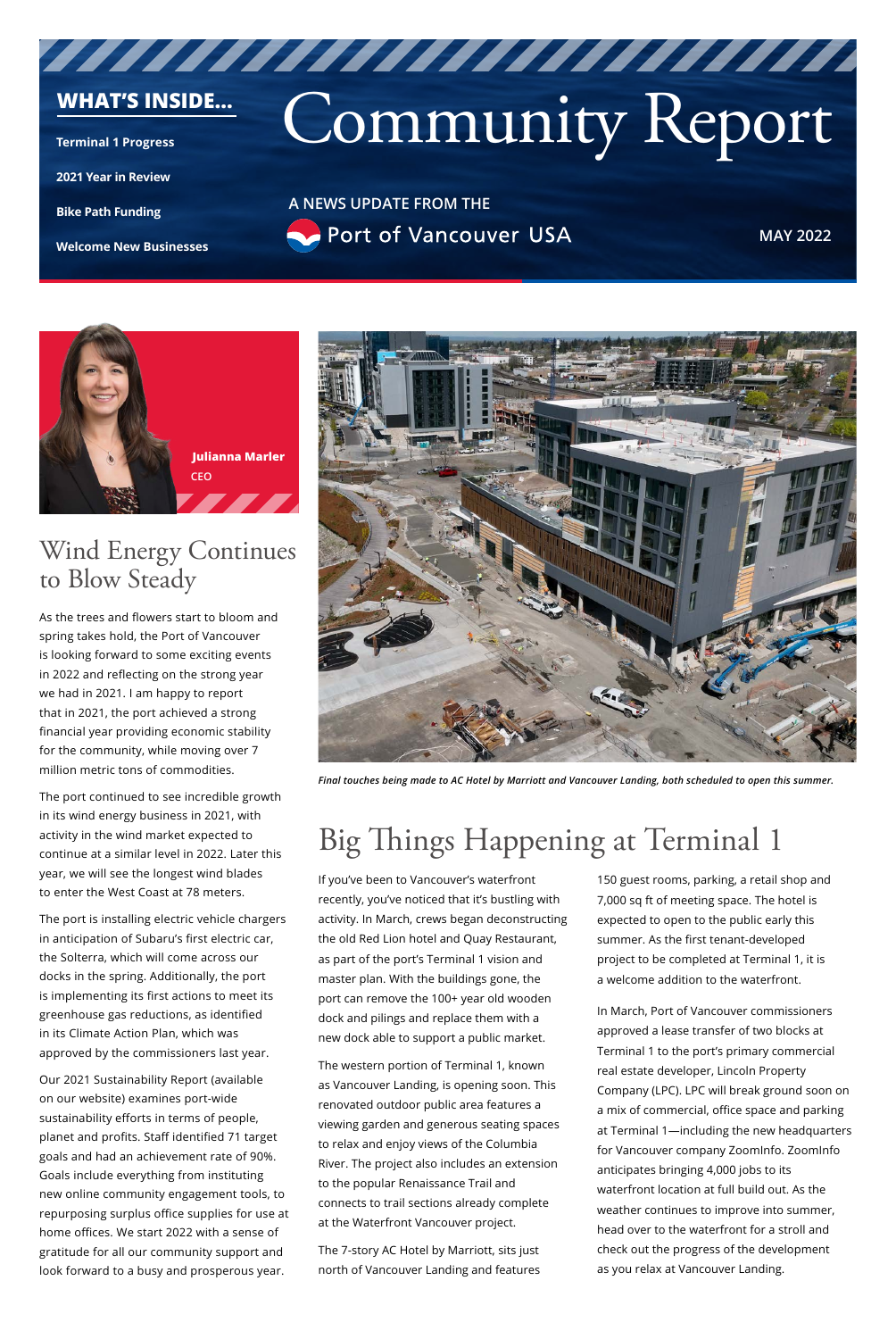### <span id="page-1-0"></span>Port Receives Grant for Bike/Pedestrian Path



The popular bike and pedestrian path along Lower River Road will soon be expanding. In April, the port was awarded a grant in the amount of \$175,000 from the Southwest Washington Regional Transportation Council for the design and planning of segment 5 of the trail. A grant for the design and planning of segment 4 was received in 2021. Both segments will be planned together and will stretch west of Farwest Steel on Lower River Road. The pathway is being completed in segments to address funding opportunities and the unique design needs specific to each segment.

The design for these segments is unique and includes wetland areas in segment 4, which will require a bridge to be built; and steep sloping in segment 5. These segments require permitting through the National Environmental Policy Act to ensure designs meet current guidelines for construction.

When fully complete, the pathway will extend 4.5 miles along Lower River Road. It is part of a countywide trail system that will eventually connect Steigerwald Lake National Wildlife Refuge in Washougal to the Columbia River Renaissance Trail and to Frenchman's Bar Regional Park in Vancouver.

Follow the Port of Vancouver on social media for future updates on the construction and opening of the new segments.

### LCEP Educational Opportunities Return to Lake

The Lower Columbia Estuary Partnership (LCEP) has been offering educational programs at Vancouver Lake since 2015 to communicate the importance of the lake as a regional resource. Programs are primarily aimed toward fifth grade students and teachers. The program includes field trips to the lake, in class science lessons and free canoe paddles, open to all community members.

During the COVID-19 pandemic LCEP realized that learning did not stop and seeing an opportunity for a new method to reach students and teachers, they pivoted to providing online lessons focusing on native plants, birds and watersheds. Additionally, they produced an "Experience Vancouver Lake"

printable map (available on their [website\)](https://www.estuarypartnership.org/water-trails/lewis-river-vancouver-lake-water-trail), which shows walking trails where you can learn about sounds, plants and animals at the lake.

For those without computers, they produced science kits that students could engage with at home. Once school was back in session, LCEP provided fish dissection classes that were conducted outdoors following social distancing guidelines. LCEP also organized on-lake paddles for Clark County Promise (an organization helping children and families affected by homelessness) and local Girl Scouts.

This spring, in-class lessons and in-person field trips return. LCEP will offer their popular community paddle excursions on the lake

in their 12-passenger canoes (with two staff member guides). Call LCEP for information about the canoe trips at 503-226-1565. Athome learning activities can be found at [www.](http://www.estuarypartnership.org) [estuarypartnership.org](http://www.estuarypartnership.org) under the "our work" and "education program" tabs.

The programs outlined are made possible through a funding partnership between Port of Vancouver, Clark County and the city of Vancouver. The public partners and LCEP have been focused on teaching students an appreciation of the lake ecosystem and its wildlife with the hope that the students take up the mantle to become future stewards of Vancouver Lake.



*Paddlers enjoy an LCEP excursion on Vancouver Lake. In-person activities for the program returned this spring.*

*Pedestrians and bicyclists enjoying the bike/ped path on Lower River Road.*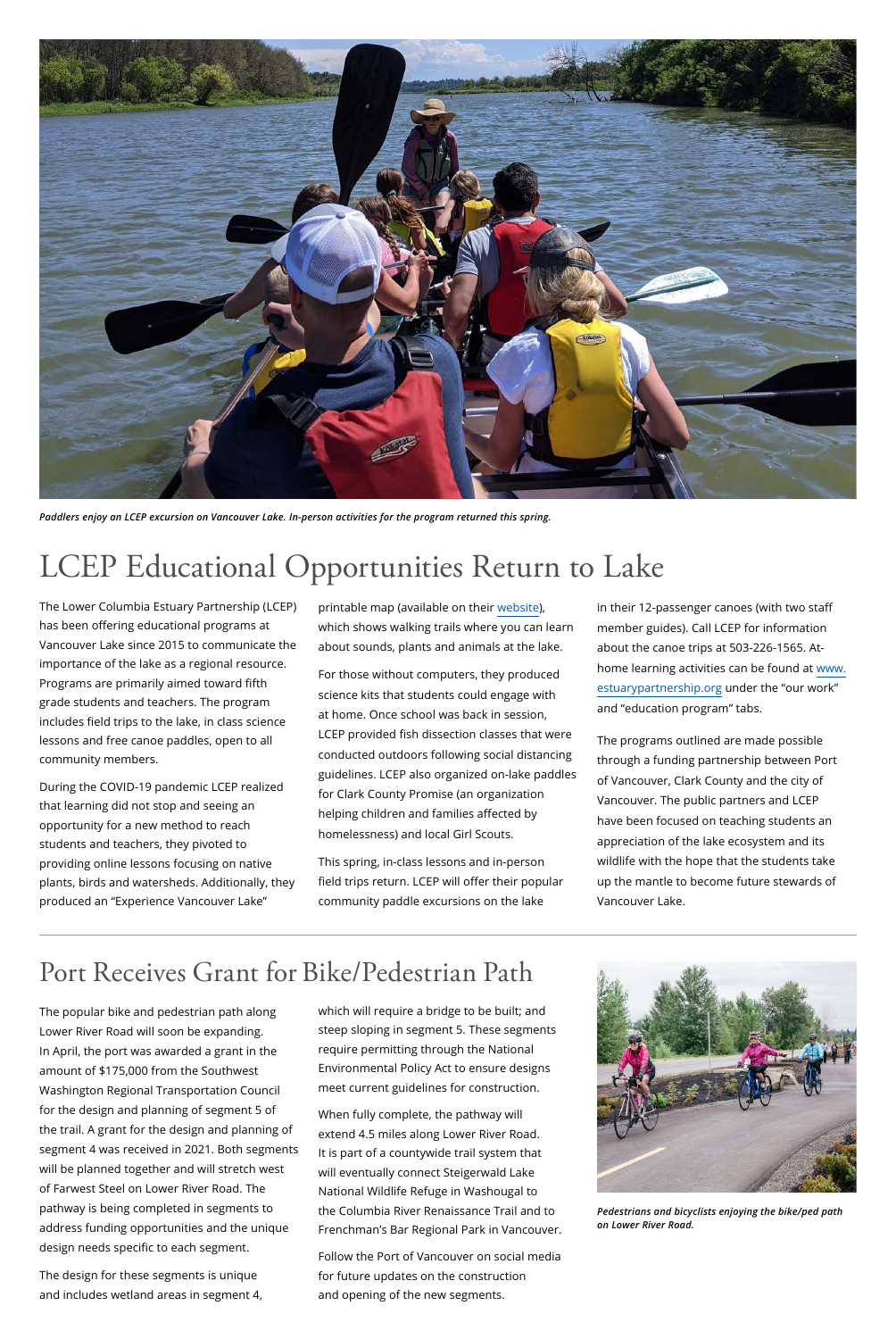### <span id="page-2-1"></span>Port Welcomes Two New Businesses

The Port of Vancouver, which is home to over 50 industrial tenants, has recently welcomed two new businesses, bringing with them wellpaying jobs—economic development that benefits the community.

[Western Partitions Inc. \(WPI\),](https://wpibuilds.com) which signed a lease in 2021, is one of the largest interior and exterior contracting firms in the western U.S.

WPI provides contracting services including preconstruction, pre-fabrication and modularization services. The port location is used for WPI's PreFab line, which is the fastest growing portion of their business. This large, state-of-the-art facility allows WPI to work on prefabrication of exterior and interior wall panels and modular pods which, when completed, are transported to a project site for assembly. WPI's focus is on largescale commercial buildings, many in the Pacific Northwest. One of their most recent projects was the new concourse at PDX. Their commitment to quality work has earned them multiple industry awards and led to consistent growth for the company, bringing 35 jobs to the port.

#### **433,000 HOURS WORKED BY ILWU LONGSHORE**



The second new business, [Fisher Construction](https://www.fishercgi.com)  [Group](https://www.fishercgi.com), purchased 2.28 acres in Centennial Industrial Park from the port and recently completed construction on their Vancouver operations center. Fisher began as a home building business in the 1970s and expanded into commercial and industrial projects a decade later. The company's focus now is the design and construction of food processing and cold storage facilities, primarily in the western U.S. and Canada. The division located at the port installs insulated metal panels in these facilities. Fisher is one of the Pacific Northwest's first design-build firms, handling a build from start to finish by employing architects, engineers and project managers. They provide green building training to employees and have achieved LEED (Leadership in Energy and Environmental Design) in four projects, including the first LEED platinum award for a food processing facility. The company has a goal to grow their staff at the CIP site from 35 to 75+ within five years.



*Top: Western Partitions Inc.*

*Bottom: Fisher Construction Group*

### <span id="page-2-0"></span>**2021 YEAR IN REVIEW**

**100% OFFSET OF ELECTRICAL USAGE**

in port utility-controlled buildings





Generates millions of dollars in local wages and spending in our community



Global supply chain challenges dramatically impacted the shipping industry in 2021 but the port was less affected by this because of advanced planning and a diversified cargo mix that is not reliant on any one industry. For more information about the [port's work in 2021, please visit the Year in Review on our website:](https://www.portvanusa.com/community/year-in-review/) portvanusa.com/community/year-in-review/.